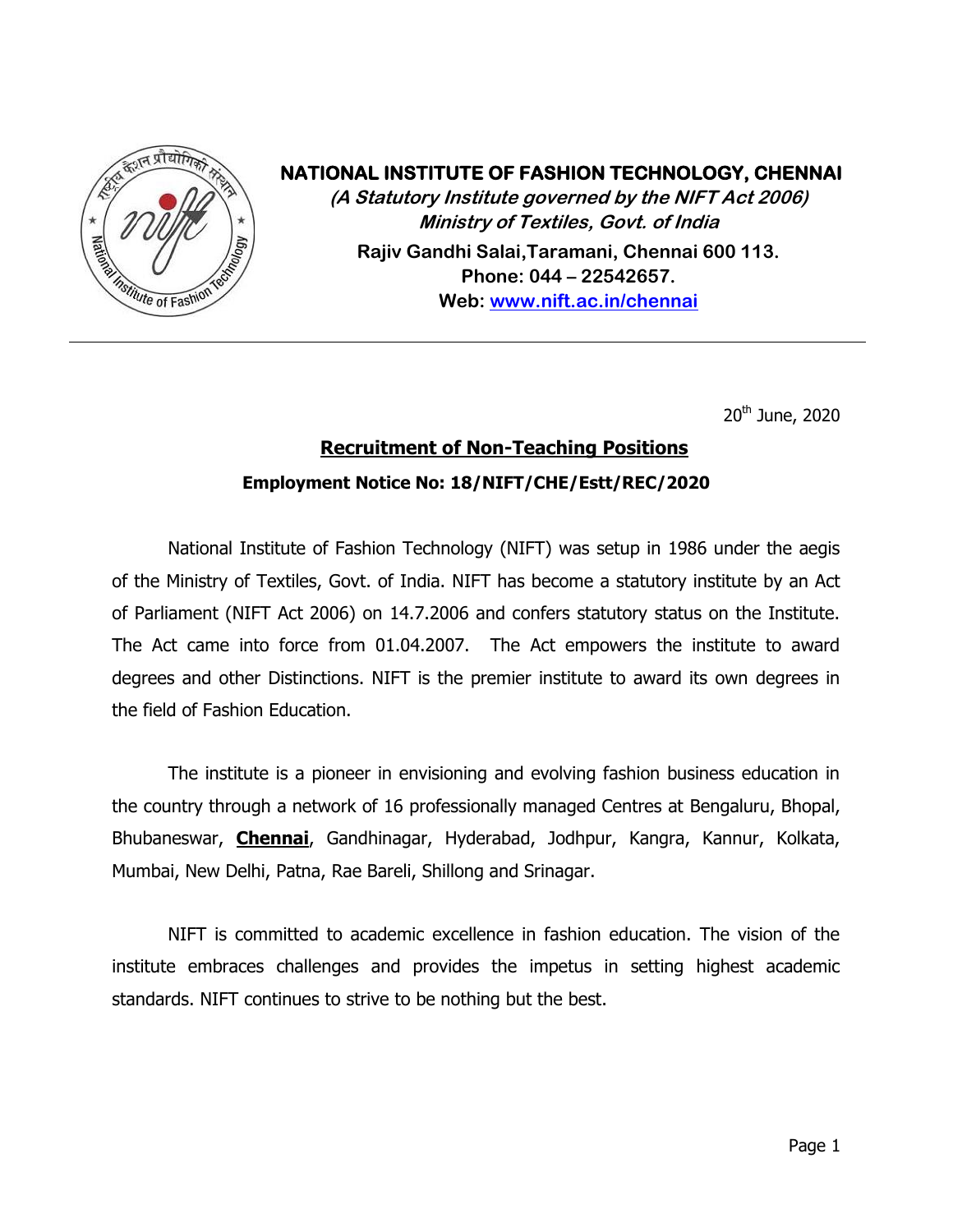National Institute of Fashion Technology, Chennai invites **Online Applications** for direct recruitment to the following non-teaching positions purely on **Contract Basis**:

| S.<br><b>No</b> | <b>Name of the Post</b>       | <b>Group</b> | No. of<br><b>Vacancies</b> | <b>Level in Pay Matrix</b><br>plus admissible<br>allowances as per<br>the Institute norms | <b>Category</b> |            |           |           |
|-----------------|-------------------------------|--------------|----------------------------|-------------------------------------------------------------------------------------------|-----------------|------------|-----------|-----------|
|                 |                               |              |                            |                                                                                           | <b>UR</b>       | <b>OBC</b> | <b>SC</b> | <b>ST</b> |
| 1.              | Junior Assistant              | Group C      | 05                         | Level $-2$ of PB-1<br>Rs. 5200-20200 -<br>GP Rs. 1900/-                                   | 04              | 01         |           |           |
| 2.              | Library Assistant             |              | 02                         | Level $-2$ of PB-1<br>Rs. 5200-20200 -<br>GP Rs. 1900/-                                   | 02              |            |           |           |
| 3.              | <b>Lab Assistant</b>          |              | 06                         | Level $-2$ of PB-1<br>Rs. 5200-20200 -<br>GP Rs. 1900/-                                   | 03              | 02         | 01        |           |
| 4.              | Electrician                   |              | 01                         | Level $-2$ of PB-1<br>Rs. 5200-20200 -<br>GP Rs. 1900/-                                   | 01              |            |           |           |
| 5.              | Plumber                       |              | 01                         | Level $-2$ of PB-1<br>Rs. 5200-20200 -<br>GP Rs. 1900/-                                   | 01              |            |           |           |
| 6.              | Multi-Tasking<br><b>Staff</b> |              | 04                         | Level $-1$ of PB-1<br>Rs. 5200-20200 -<br>GP Rs. 1800/-                                   | 01              | 01         | 01        | 01        |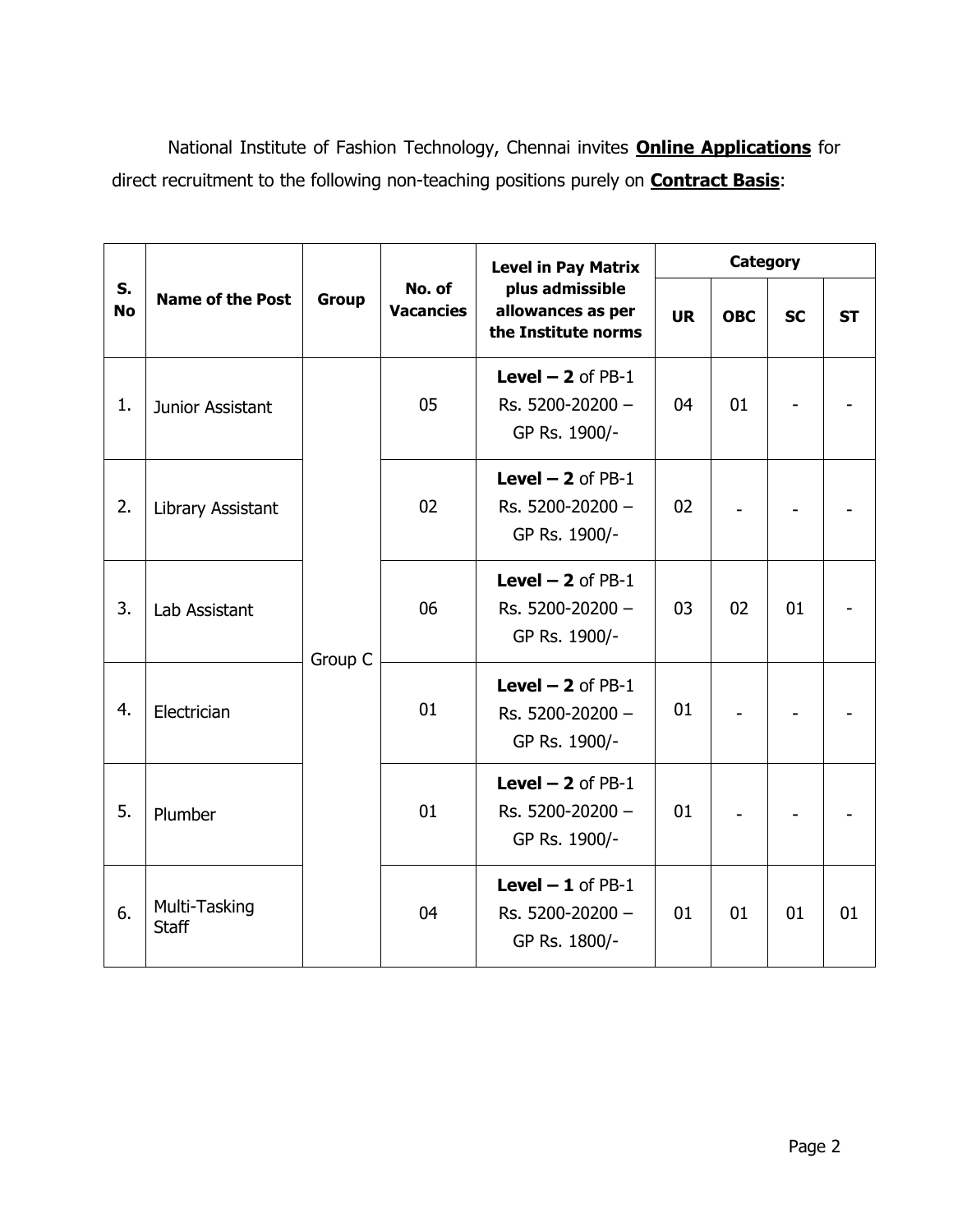## **Eligibility Criteria (Post wise):**

| S. NO | <b>CATEGORIES</b>                                                                                          | <b>DETAILS</b>                                                                                                                                                                                                                                                                                                                                                                                                               |
|-------|------------------------------------------------------------------------------------------------------------|------------------------------------------------------------------------------------------------------------------------------------------------------------------------------------------------------------------------------------------------------------------------------------------------------------------------------------------------------------------------------------------------------------------------------|
| 1.    | Name of the Post                                                                                           | <b>Junior Assistant</b>                                                                                                                                                                                                                                                                                                                                                                                                      |
| 2.    | No. of Post                                                                                                | *05 (Five) – UR – 04, OBC – 01                                                                                                                                                                                                                                                                                                                                                                                               |
|       | Whether Regular or on                                                                                      | Contract                                                                                                                                                                                                                                                                                                                                                                                                                     |
| 3.    | Contract                                                                                                   |                                                                                                                                                                                                                                                                                                                                                                                                                              |
| 4.    | Classification                                                                                             | $Group - C$                                                                                                                                                                                                                                                                                                                                                                                                                  |
| 5.    | Pay Scale                                                                                                  | PB-1 Rs. 5200-20200 - GP Rs. 1900/-                                                                                                                                                                                                                                                                                                                                                                                          |
|       | Whether Selection Post or                                                                                  | "Selection"                                                                                                                                                                                                                                                                                                                                                                                                                  |
| 6.    | <b>Non-Selection Post</b>                                                                                  | Selection process will include a written test and a skill test.                                                                                                                                                                                                                                                                                                                                                              |
| 7.    | Whether benefits of added<br>years of services admissible<br>under Rule 30 of CCS<br>(Pension Rules), 1972 | Not Applicable                                                                                                                                                                                                                                                                                                                                                                                                               |
| 8.    | Age Limit for Direct<br>Recruitment                                                                        | 18-25 years.<br>In case of appointment on contract. However, the<br>maximum age will be 5 years less than the retirement age<br>of regular employees. The contract employee when<br>applying for regular post would be allowed age relaxation<br>equal to number of years spent in NIFT on contract.                                                                                                                         |
| 9.    | <b>Educational Qualifications</b><br>and experience for Direct<br>Recruitment                              | i) Passed 10+2 examination from a Board or its equivalent<br>recognized by the Govt.<br>Diploma – Certificate in Computer Applications<br>ii)<br>Operations latest softwares i.e., MS Office (Word / Excel /<br>Power Point) and proficiency in computer operations.<br>iii) Have a speed of 30 wpm in English / Hindi typing<br>iv) Proficiency in Computer Application with Lotus. Word<br>Star, MS Word, MS Office, Excel |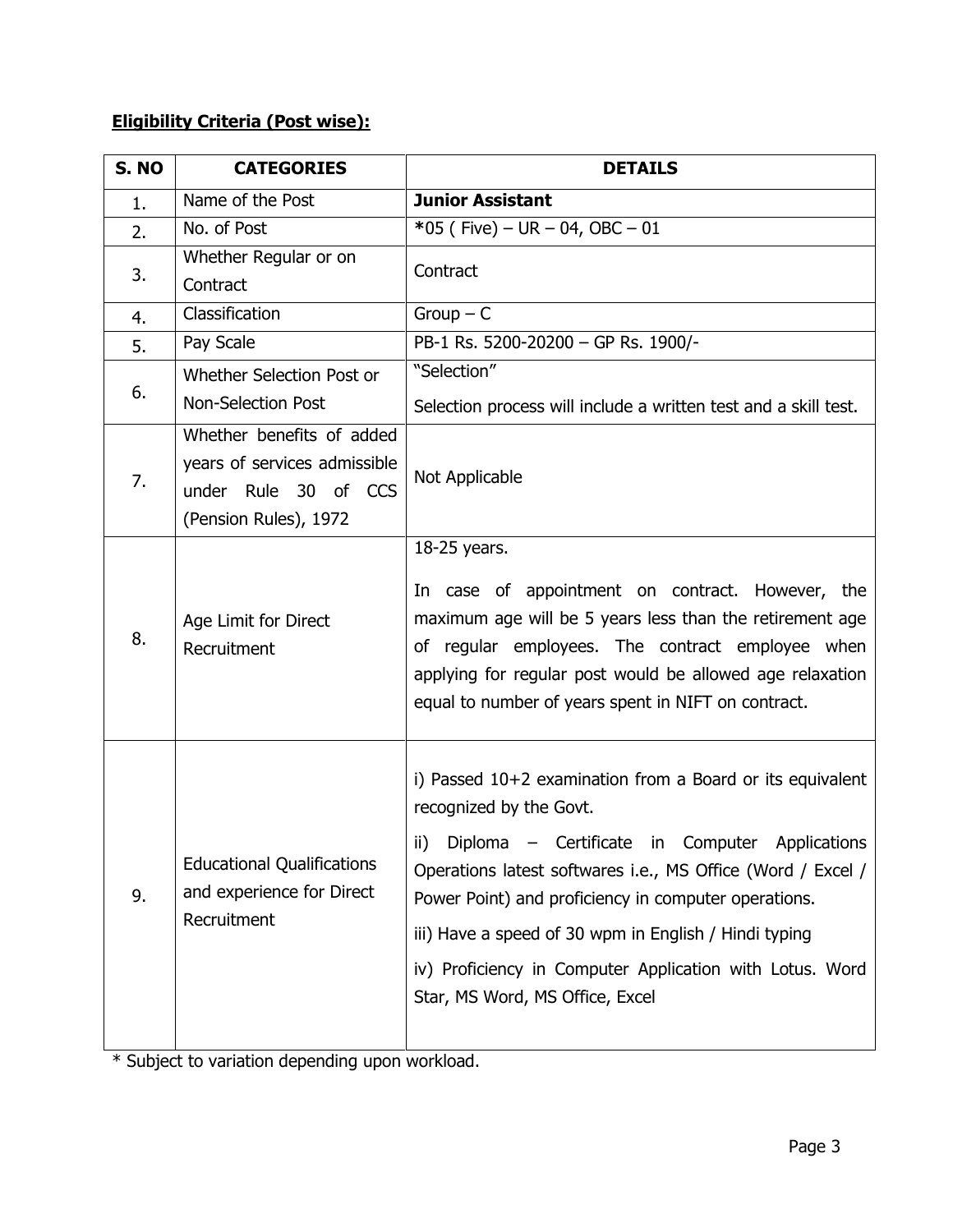| S. NO | <b>CATEGORIES</b>                                                                                          | <b>DETAILS</b>                                                                                                                                                                                                                                                                                       |  |  |
|-------|------------------------------------------------------------------------------------------------------------|------------------------------------------------------------------------------------------------------------------------------------------------------------------------------------------------------------------------------------------------------------------------------------------------------|--|--|
| 1.    | Name of the Post                                                                                           | <b>Library Assistant</b>                                                                                                                                                                                                                                                                             |  |  |
| 2.    | No. of Post                                                                                                | $*02$ (Two) – UR – 02                                                                                                                                                                                                                                                                                |  |  |
| 3.    | Whether Regular or on<br>Contract                                                                          | Contract                                                                                                                                                                                                                                                                                             |  |  |
| 4.    | Classification                                                                                             | $Group - C$                                                                                                                                                                                                                                                                                          |  |  |
| 5.    | Pay Scale                                                                                                  | PB-1 Rs. 5200-20200 - GP Rs. 1900/-                                                                                                                                                                                                                                                                  |  |  |
| 6.    | Whether Selection Post or                                                                                  | "Selection"                                                                                                                                                                                                                                                                                          |  |  |
|       | <b>Non-Selection Post</b>                                                                                  | Selection process will include a written test and a skill test.                                                                                                                                                                                                                                      |  |  |
| 7.    | Whether benefits of added<br>years of services admissible<br>under Rule 30 of CCS<br>(Pension Rules), 1972 | Not Applicable                                                                                                                                                                                                                                                                                       |  |  |
| 8.    | Age Limit for Direct<br>Recruitment                                                                        | 21-30 years.<br>In case of appointment on contract. However, the maximum<br>age will be 5 years less than the retirement age of regular<br>employees. The contract employee when applying for regular<br>post would be allowed age relaxation equal to number of<br>years spent in NIFT on contract. |  |  |
| 9.    | <b>Educational Qualifications</b><br>and experience for Direct<br>Recruitment                              | i) Graduate from a recognized University / Institution.<br>ii) Diploma in Library Science.<br>iii) Atleast 1 year assistance in a well-established library.                                                                                                                                          |  |  |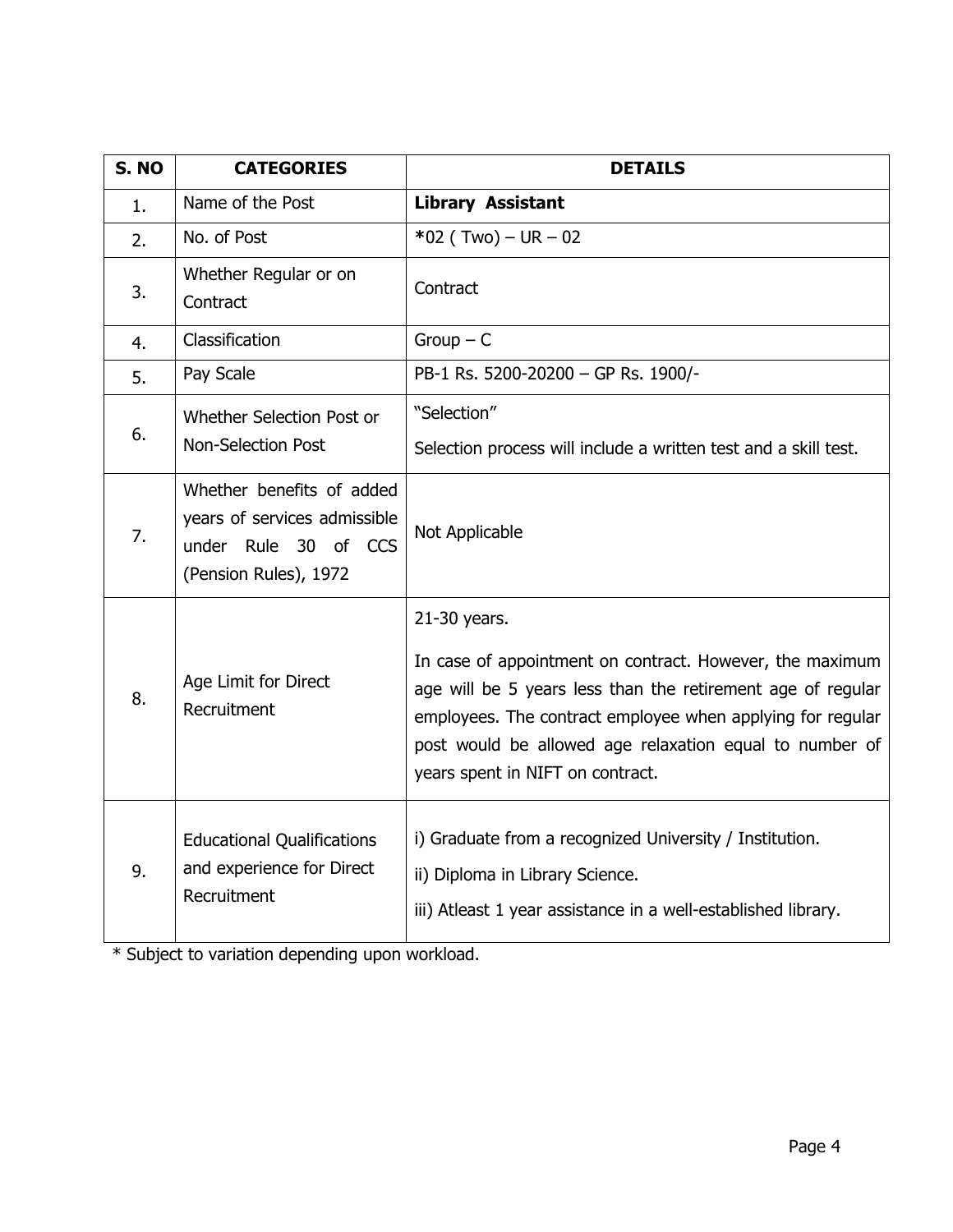| S. NO | <b>CATEGORIES</b>                                                                                          | <b>DETAILS</b>                                                                                                                                                                                                                                                                                       |
|-------|------------------------------------------------------------------------------------------------------------|------------------------------------------------------------------------------------------------------------------------------------------------------------------------------------------------------------------------------------------------------------------------------------------------------|
| 1.    | Name of the Post                                                                                           | <b>Lab Assistant</b>                                                                                                                                                                                                                                                                                 |
| 2.    | No. of Post                                                                                                | *06 (Seven) – UR – 03, OBC – 02, SC – 01                                                                                                                                                                                                                                                             |
| 3.    | Whether Regular or on<br>Contract                                                                          | Contract                                                                                                                                                                                                                                                                                             |
| 4.    | Classification                                                                                             | $Group - C$                                                                                                                                                                                                                                                                                          |
| 5.    | Pay Scale                                                                                                  | PB-1 Rs. 5200-20200 - GP Rs. 1900/-                                                                                                                                                                                                                                                                  |
| 6.    | Whether Selection Post or<br><b>Non-Selection Post</b>                                                     | "Selection"<br>Selection process will include a written test and a skill test.                                                                                                                                                                                                                       |
| 7.    | Whether benefits of added<br>years of services admissible<br>under Rule 30 of CCS<br>(Pension Rules), 1972 | Not Applicable                                                                                                                                                                                                                                                                                       |
| 8.    | Age Limit for Direct<br>Recruitment                                                                        | 21-40 years.<br>In case of appointment on contract. However, the<br>maximum age will be 5 years less than the retirement age<br>of regular employees. The contract employee when<br>applying for regular post would be allowed age relaxation<br>equal to number of years spent in NIFT on contract. |
| 9.    | <b>Educational Qualifications</b><br>and experience for Direct<br>Recruitment                              | As per the Annexure $-$ I attached.                                                                                                                                                                                                                                                                  |

\*\* Appropriate designation will be assigned to those recruited on the basis on competency for the post.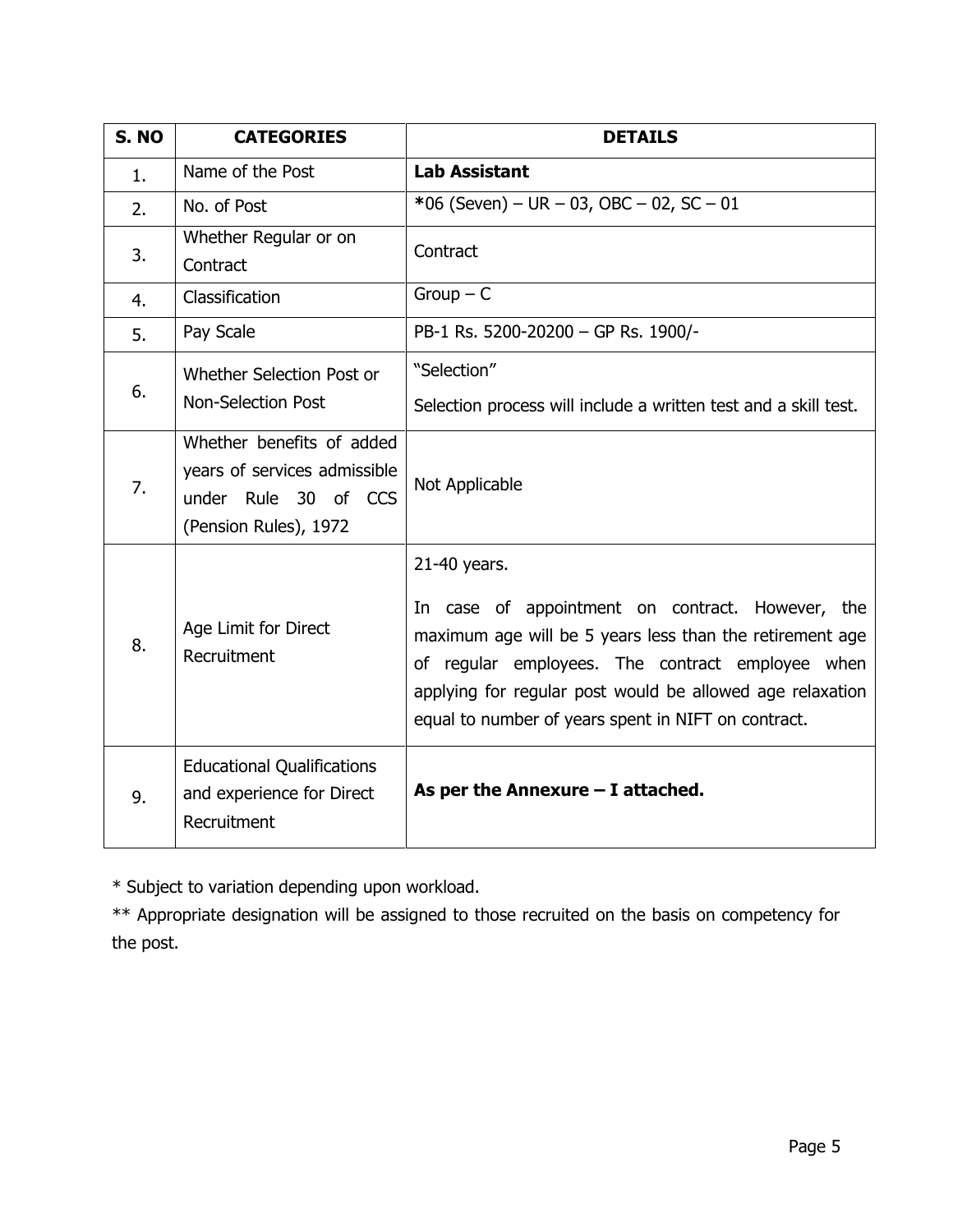| S. NO | <b>CATEGORIES</b>                                                                                          | <b>DETAILS</b>                                                                                                                                                                                                                                                                                                                                                                                                                                                                                                                              |  |  |
|-------|------------------------------------------------------------------------------------------------------------|---------------------------------------------------------------------------------------------------------------------------------------------------------------------------------------------------------------------------------------------------------------------------------------------------------------------------------------------------------------------------------------------------------------------------------------------------------------------------------------------------------------------------------------------|--|--|
| 1.    | Name of the Post                                                                                           | <b>Electrician</b>                                                                                                                                                                                                                                                                                                                                                                                                                                                                                                                          |  |  |
| 2.    | No. of Post                                                                                                | $*01$ (One) – UR – 01                                                                                                                                                                                                                                                                                                                                                                                                                                                                                                                       |  |  |
| 3.    | Whether Regular or on<br>Contract                                                                          | Contract                                                                                                                                                                                                                                                                                                                                                                                                                                                                                                                                    |  |  |
| 4.    | Classification                                                                                             | $Group - C$                                                                                                                                                                                                                                                                                                                                                                                                                                                                                                                                 |  |  |
| 5.    | Pay Scale                                                                                                  | PB-1 Rs. 5200-20200 - GP Rs. 1900/-                                                                                                                                                                                                                                                                                                                                                                                                                                                                                                         |  |  |
| 6.    | Whether Selection Post or<br><b>Non-Selection Post</b>                                                     | "Selection"<br>Selection process will include a written test and a skill test.                                                                                                                                                                                                                                                                                                                                                                                                                                                              |  |  |
| 7.    | Whether benefits of added<br>years of services admissible<br>under Rule 30 of CCS<br>(Pension Rules), 1972 | Not Applicable                                                                                                                                                                                                                                                                                                                                                                                                                                                                                                                              |  |  |
| 8.    | Age Limit for Direct<br>Recruitment                                                                        | 21-30 years.<br>In case of appointment on contract. However, the<br>maximum age will be 5 years less than the retirement age<br>of regular employees. The contract employee when<br>applying for regular post would be allowed age relaxation<br>equal to number of years spent in NIFT on contract.                                                                                                                                                                                                                                        |  |  |
| 9.    | <b>Educational Qualifications</b><br>and experience for Direct<br>Recruitment                              | i) $10th$ Class standard from a Board or its equivalent<br>recognized by the Govt.<br>ii) ITI Diploma in Electricians Trade from Government<br>Institute or its equivalent recognized by the Govt.<br>iii) Must possess electrical supervisory certificate of<br>competency issued by the Government recognized Institute<br>or equivalent<br>iv) Must have minimum practical experience of 5 years in<br>erection and running, maintenance of different types of<br>electrical appliances and installations including UG cable<br>systems. |  |  |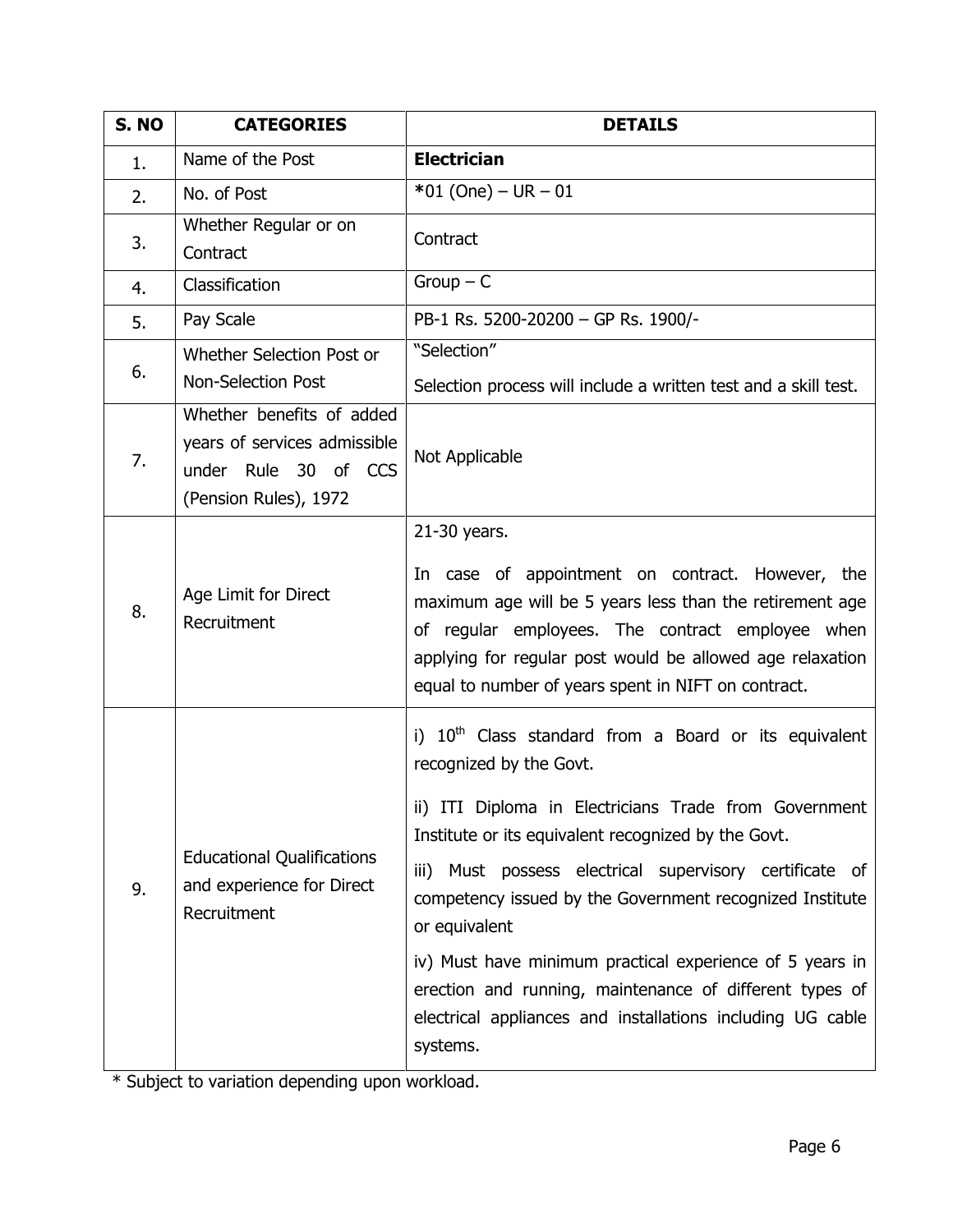| S. NO | <b>CATEGORIES</b>                                                                                          | <b>DETAILS</b>                                                                                                                                                                                                                                                                                                                                                                                                                                                                                                                                                        |  |  |
|-------|------------------------------------------------------------------------------------------------------------|-----------------------------------------------------------------------------------------------------------------------------------------------------------------------------------------------------------------------------------------------------------------------------------------------------------------------------------------------------------------------------------------------------------------------------------------------------------------------------------------------------------------------------------------------------------------------|--|--|
| 1.    | Name of the Post                                                                                           | <b>Plumber</b>                                                                                                                                                                                                                                                                                                                                                                                                                                                                                                                                                        |  |  |
| 2.    | No. of Post                                                                                                | $*01$ (One) – UR – 01                                                                                                                                                                                                                                                                                                                                                                                                                                                                                                                                                 |  |  |
| 3.    | Whether Regular or on<br>Contract                                                                          | Contract                                                                                                                                                                                                                                                                                                                                                                                                                                                                                                                                                              |  |  |
| 4.    | Classification                                                                                             | $Group - C$                                                                                                                                                                                                                                                                                                                                                                                                                                                                                                                                                           |  |  |
| 5.    | Pay Scale                                                                                                  | PB-1 Rs. 5200-20200 - GP Rs. 1900/-                                                                                                                                                                                                                                                                                                                                                                                                                                                                                                                                   |  |  |
| 6.    | Whether Selection Post or<br><b>Non-Selection Post</b>                                                     | "Selection"<br>Selection process will include a written test and a skill test.                                                                                                                                                                                                                                                                                                                                                                                                                                                                                        |  |  |
| 7.    | Whether benefits of added<br>years of services admissible<br>under Rule 30 of CCS<br>(Pension Rules), 1972 | Not Applicable                                                                                                                                                                                                                                                                                                                                                                                                                                                                                                                                                        |  |  |
| 8.    | Age Limit for Direct<br>Recruitment                                                                        | 21-30 years.<br>In case of appointment on contract. However, the<br>maximum age will be 5 years less than the retirement age<br>of regular employees. The contract employee when<br>applying for regular post would be allowed age relaxation<br>equal to number of years spent in NIFT on contract.                                                                                                                                                                                                                                                                  |  |  |
| 9.    | <b>Educational Qualifications</b><br>and experience for Direct<br>Recruitment                              | i) Should possess ITI trade certification OR equivalent in<br>the trade with at least 5 years practical experience in the<br>trade.<br>ii) Should have a working knowledge of various types of<br>special tools used in the plumbing trade of all types of<br>pipes of different materials and be able to estimate<br>requirements for any job entrusted to him.<br>iii) Should be able to follow drawings and sketches and<br>execute work according to lay out.<br>iv) Should possess plumbing licenses tax where such<br>licenses are issued by local authorities. |  |  |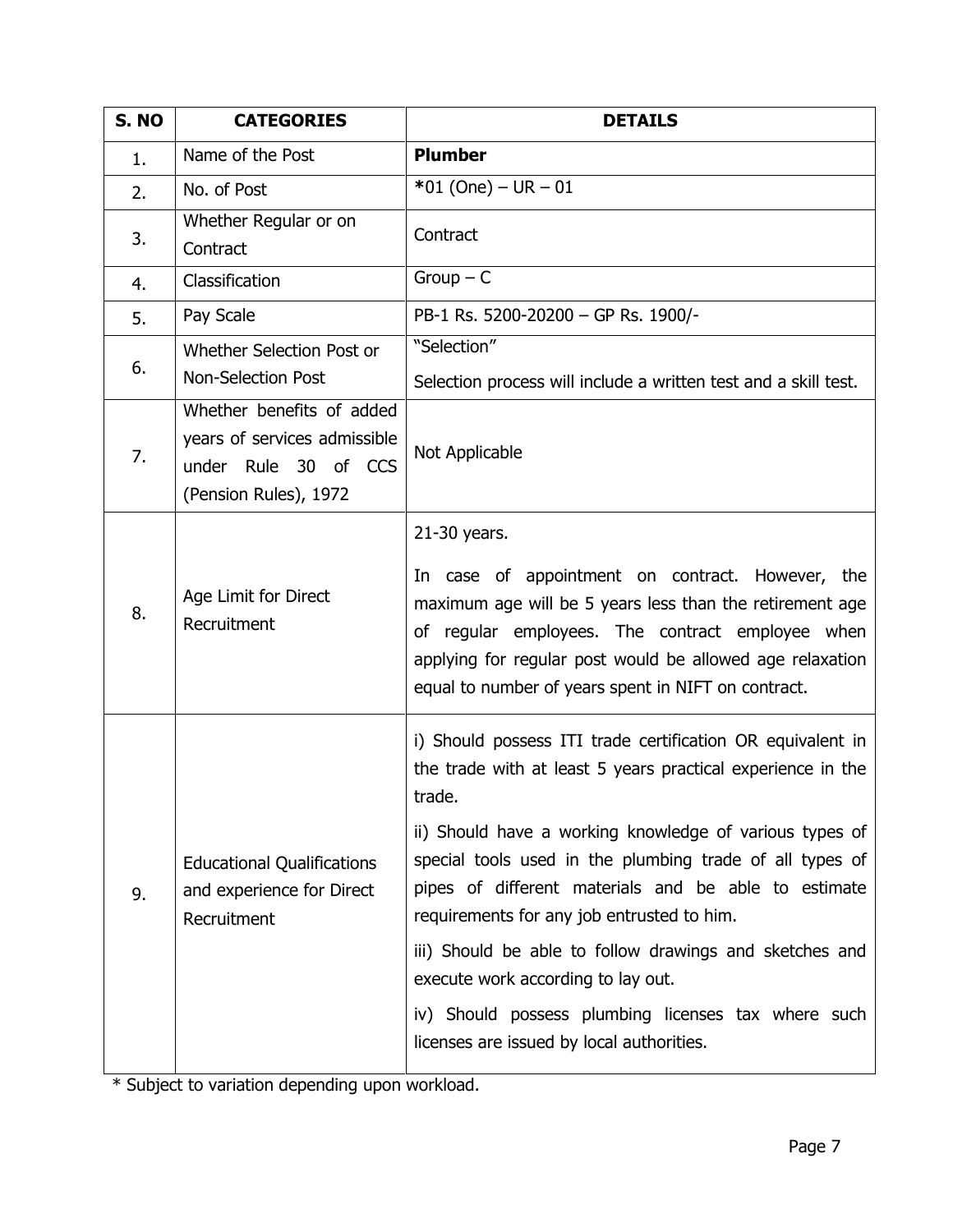| S. NO | <b>CATEGORIES</b>                                                                                          | <b>DETAILS</b>                                                                                                                                                                                                                                                                                       |
|-------|------------------------------------------------------------------------------------------------------------|------------------------------------------------------------------------------------------------------------------------------------------------------------------------------------------------------------------------------------------------------------------------------------------------------|
| 1.    | Name of the Post                                                                                           | <b>Multi-Tasking Staff (MTS)</b>                                                                                                                                                                                                                                                                     |
| 2.    | No. of Post                                                                                                | *04 (One) - UR - 01, OBC - 01, SC - 01, ST - 01                                                                                                                                                                                                                                                      |
| 3.    | Whether Regular or on<br>Contract                                                                          | Contract                                                                                                                                                                                                                                                                                             |
| 4.    | Classification                                                                                             | $Group - C$                                                                                                                                                                                                                                                                                          |
| 5.    | Pay Scale                                                                                                  | PB-1 Rs. 5200-20200 - GP Rs. 1800/-                                                                                                                                                                                                                                                                  |
| 6.    | Whether Selection Post or                                                                                  | "Selection"                                                                                                                                                                                                                                                                                          |
|       | <b>Non-Selection Post</b>                                                                                  | Selection process will include a written test and a skill test.                                                                                                                                                                                                                                      |
| 7.    | Whether benefits of added<br>years of services admissible<br>under Rule 30 of CCS<br>(Pension Rules), 1972 | Not Applicable                                                                                                                                                                                                                                                                                       |
| 8.    | Age Limit for Direct<br>Recruitment                                                                        | 18-25 years.<br>In case of appointment on contract. However, the<br>maximum age will be 5 years less than the retirement age<br>of regular employees. The contract employee when<br>applying for regular post would be allowed age relaxation<br>equal to number of years spent in NIFT on contract. |
| 9.    | <b>Educational Qualifications</b><br>and experience for Direct<br>Recruitment                              | i) Matriculation or equivalent pass from a Board or its<br>equivalent recognized by the Govt.<br><b>OR</b><br>ii) ITI Pass*.<br>* May be adopted as per special requirement of the post, if<br>any.                                                                                                  |

**Note:** 

- 1. Proficiency in Computer Operation and Applications means the candidates must be conversant in the use of MS Office applications such as MS Word/Excel/Power Point/Access/Internet/Email in all cases including Accounts Software in case of Accounts.
- 2. ITI or any other technical qualifications means atleast 3 years diploma/certificate from ITI or equivalent Government Recognized Institute.
- 3. Diploma/Certificate in Computer means atleast 1-year full time / 2-years part time program from a Government Recognized Institute or a reputed private Institute.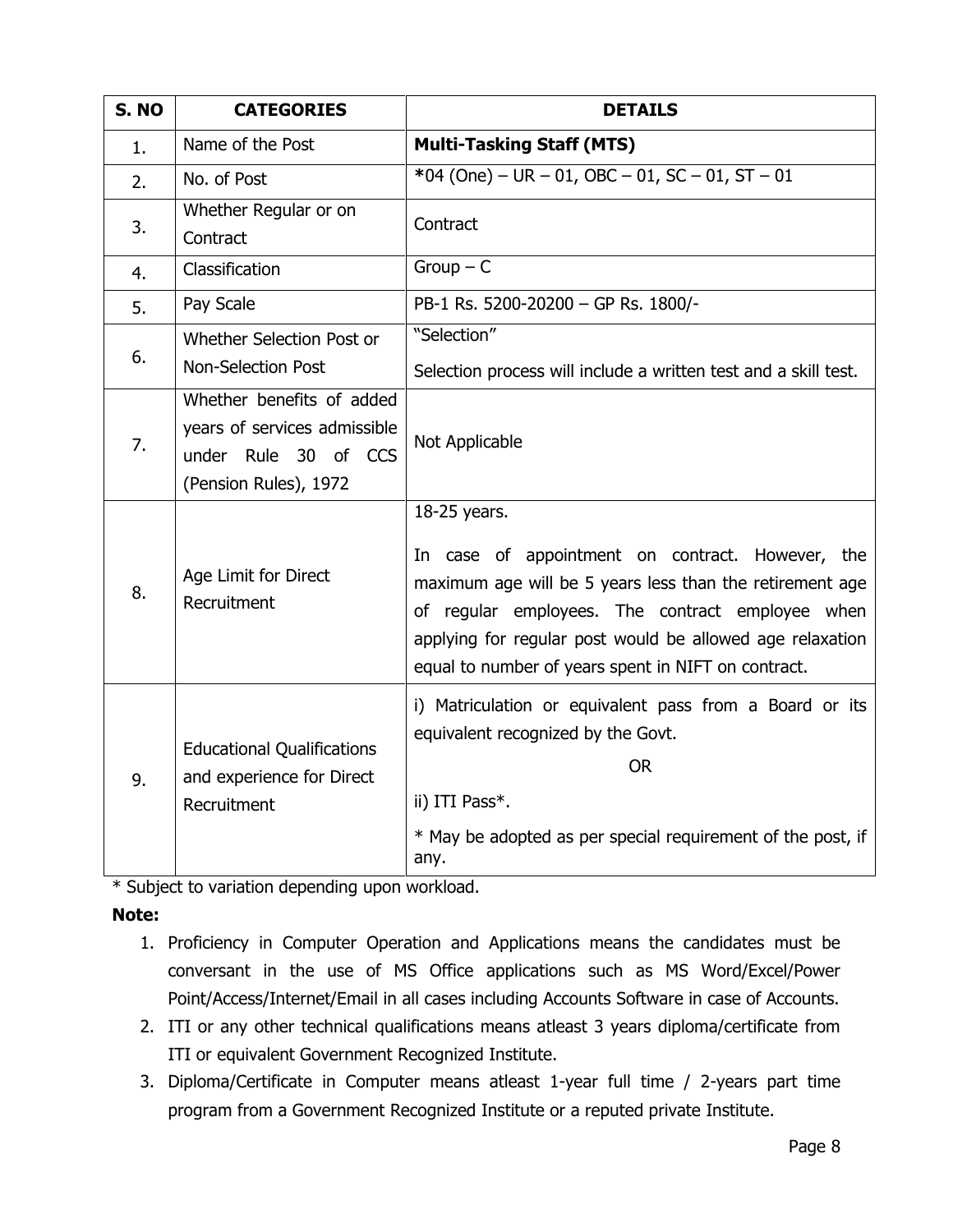## **National Institute of Fashion Technology, Chennai**

## **Educational Qualification and Experience for Direct Recruitment of Lab Assistant**

## **FOR LADT**

- I. Class 10
- II. Diploma (of min 3 years) in Leather Technology from any Govt. / Board of Technical Education recognized Institute
- III. Minimum Experience of 5 years in Leather Finishing unit of Tammer.

(**OR**)

- I. 10+2
- II. Diploma / Certificate programme of minimum 3 years in Leather Apparel Construction / Pattern Making from any Govt. / Board of Technical Education recognized institute.
- III. Minimum Experience of 2 years in Leather Garments Factory.

(**OR**)

- I. Graduate
- II. DOE / ACC Certificate / NIIT Certificate in Computer Application
- III. Minimum Experience of one year in garment related industry.

## **FOR FD**

I. 10 + 2 plus Diploma/ Certificate of 3 years duration in cutting & Tailoring / Dress Designing from any Govt. / Board of Technical education Recognised institute with 03 years of relevant experience in industry.

### **(OR)**

II. 10th Standard plus Diploma/Certificate of 03 years duration from any Govt./Board of Technical education recognised institute with 5 years of experience as Sewing machine operator with embroidery knowledge & skills and / or sewing supervisor in industry.

## **FOR FP**

i. Diploma in Mechanical Engineering with 3 yrs of Experience and a Certificate Course in Computer Application (MS Office etc)

### **(OR)**

ii. ITI Fitter & Apprenticeship Certificate with 5 yrs of Experience and a Certificate Course in Computer Application (MS Office etc).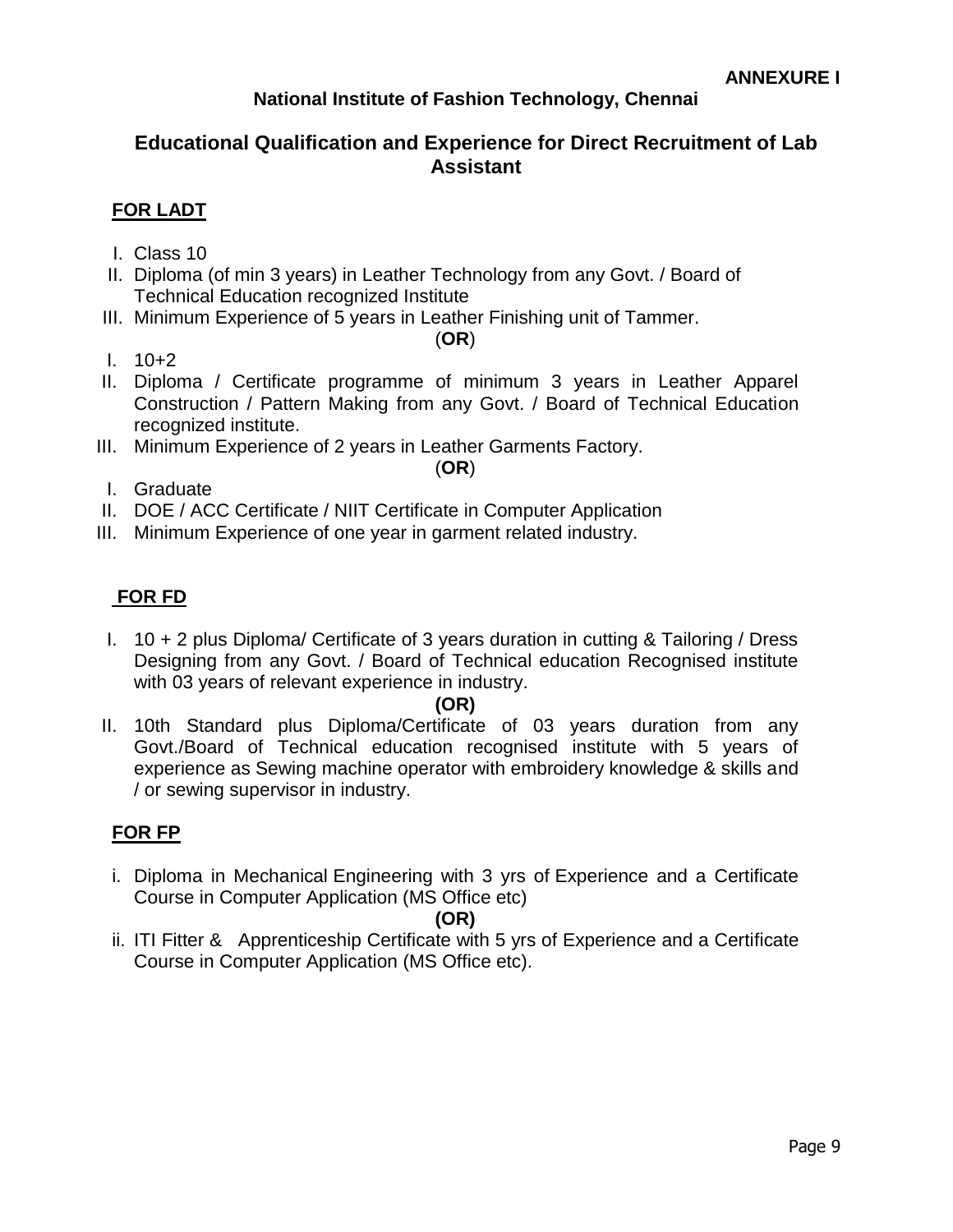## **FOR FC**

- I. Graduate from a recognised University / Institution
- II. Should have one year Certificate/ Diploma in Photography from a reputed Institute.

## **FOR AD**

10th standard with one-year full time Certificate/ Diploma in leather goods pattern making & construction /leather technology from any recognised institute with 7 years industry/ teaching experience in sampling with skills & knowledge of leather goods pattern making & construction, components, costing, processes materials in leather goods industry.

### **(OR)**

10th standard with at least with 10 years industry/ teaching experience in sampling with skills & knowledge of Leather Goods pattern making & construction , components, costing, processes, materials in leather goods industry.

**Competency**: Understanding of pattern making and construction techniques and ability to provide guidance to students through demonstration and use of machinery, equipments, leather & non leather materials & processes used in Leather Goods Industry.

### **FOR IT**

- I. Bachelor's Degree in Computer Application / B. Sc. (Computer Science)
- II. Knowledge of Graphics and Multimedia software or Garment CAD.
- III. 1-2 years working experience in woven and print design software in reputed industries is desirable.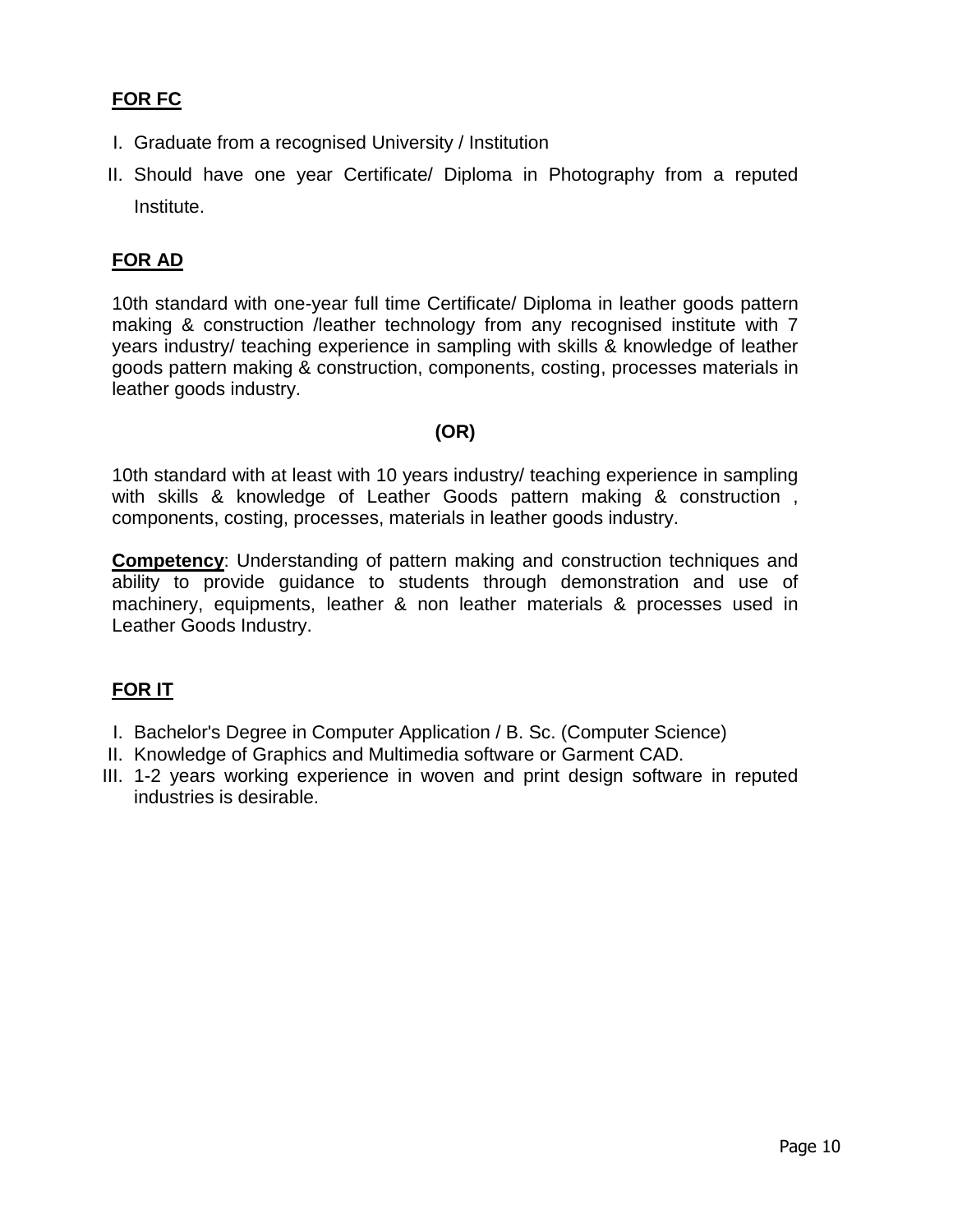## **GENERAL INSTRUCTION / INFORMATION TO CANDIDATES:**

- 1) The candidate must be a citizen of India.
- 2) The applicants should go through all the instructions recruitment rules carefully and ensure that they fulfill all eligibility conditions. Their admission to all stages of the recruitment will be purely provisional subject to satisfying the eligibility conditions.
- 3) Candidates should carefully fill up all the details required in the online application form including age, education qualification, details of valid community / PwD certificates, etc., as no correspondence regarding change of details will be entertained after last date for applying. If any of their claims is found to be incorrect, it will lead to rejection of their candidature.
- 4) The prescribed essential qualifications / experience indicated are bare minimum and mere possession of the same will not entitle the candidate to be called for Test / Interview.
- 5) Any experience gained after the minimum qualification degree will only be taken into consideration.
- 6) The Institute reserve the right to restrict the number of candidates called for written / skill test / interview to a reasonable limit on the basis of qualifications, level of relevance of experience higher than the minimum prescribed in the advertisement and other academic achievements.
- 7) The Institute has the right to decide the mode of screening and test the applicant for short listing and selection.
- 8) The Institute reserves the right not to fill post advertised and to reject any or all applications without assigning reason.
- 9) Candidates shall have to produce original documents at the time of appearing the test / interview.
- 10)No TA / DA shall be paid to the Candidates attending the skill test / written test / interview.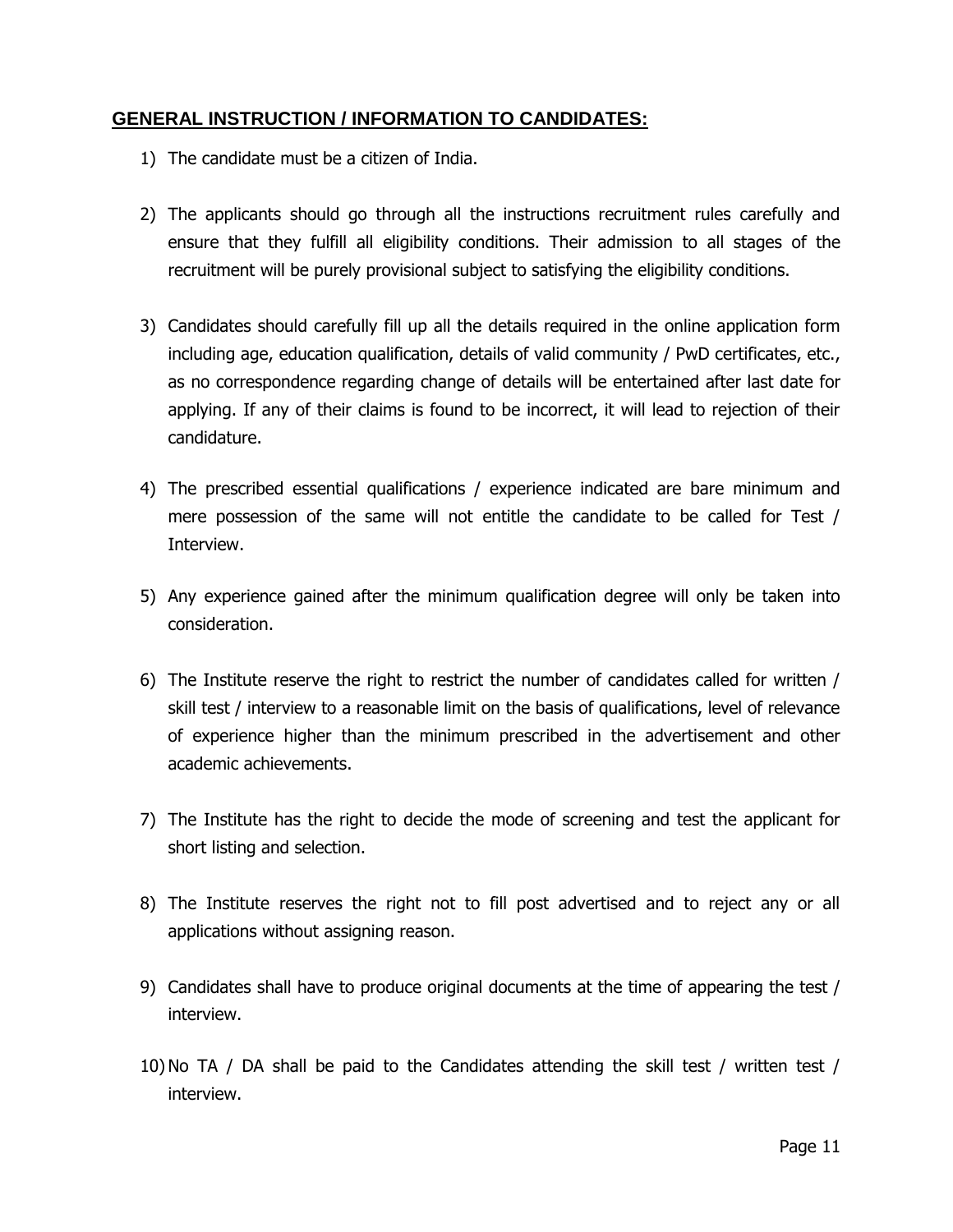- 11) Candidates shortlisted for skill test / written test / interview will be informed through email as mentioned in the application form.
- 12) Any dispute with regard to selection process will be subject to court / tribunal having jurisdiction over Chennai.
- 13) Canvasing in any form / bringing in any influence of political or otherwise will be treated as a disqualification for the post. If it is found at any stage that any information given in the application is incorrect / false, the candidature / appointment is liable to be cancelled / terminated.
- 14) The age limit as on 24.07.2020 is indicated for the post.
- 15) The maximum age limit is relaxable by 5 years for SC /ST category and 3 years for OBC/NCR category.
- 16) On completion of filling / uploading of the on-line application form and submission, download a copy of the application form, sign, enclose the self-attested photo copies of the certificates / testimonials, etc., and send to "**The Director, National Institute of Fashion Technology, Rajiv Gandhi Salai Taramani, Chennai - 600 113, Tamil Nadu" by Speed Post / Courier** on or before **24.07.2020** mentioning on the cover **"APPLICATION FOR THE POST OF THE FILM THE Institute shall not be responsible** for postal delays, if any. Interim correspondence will not be entertained. The hard copy of the application are to be sent through Registered Post / Speed Post only and not through courier or other mode. Applications form (a) hard copy of online applications received after the last date or (b) incomplete in any respect or (c) any fresh enclosures received after the last date shall not be considered.
- 17) The written test / skill test / interview will be held in **National Institute of Fashion Technology, Rajiv Gandhi Salai Taramani, Chennai - 600 113, Tamil Nadu.**
- 18) Candidate should pay a non-refundable application processing fee of Rs. 300/- for SC / ST candidates and Rs. 500 /- for others (UR / OBC) categories for each application. Payment can be made through online only **(Link available in the Institute website Sl.No.2 of Page No.15).** Institute is not responsible for online payment interruption or failure. Fees once paid shall not be refunded / adjusted under any circumstances.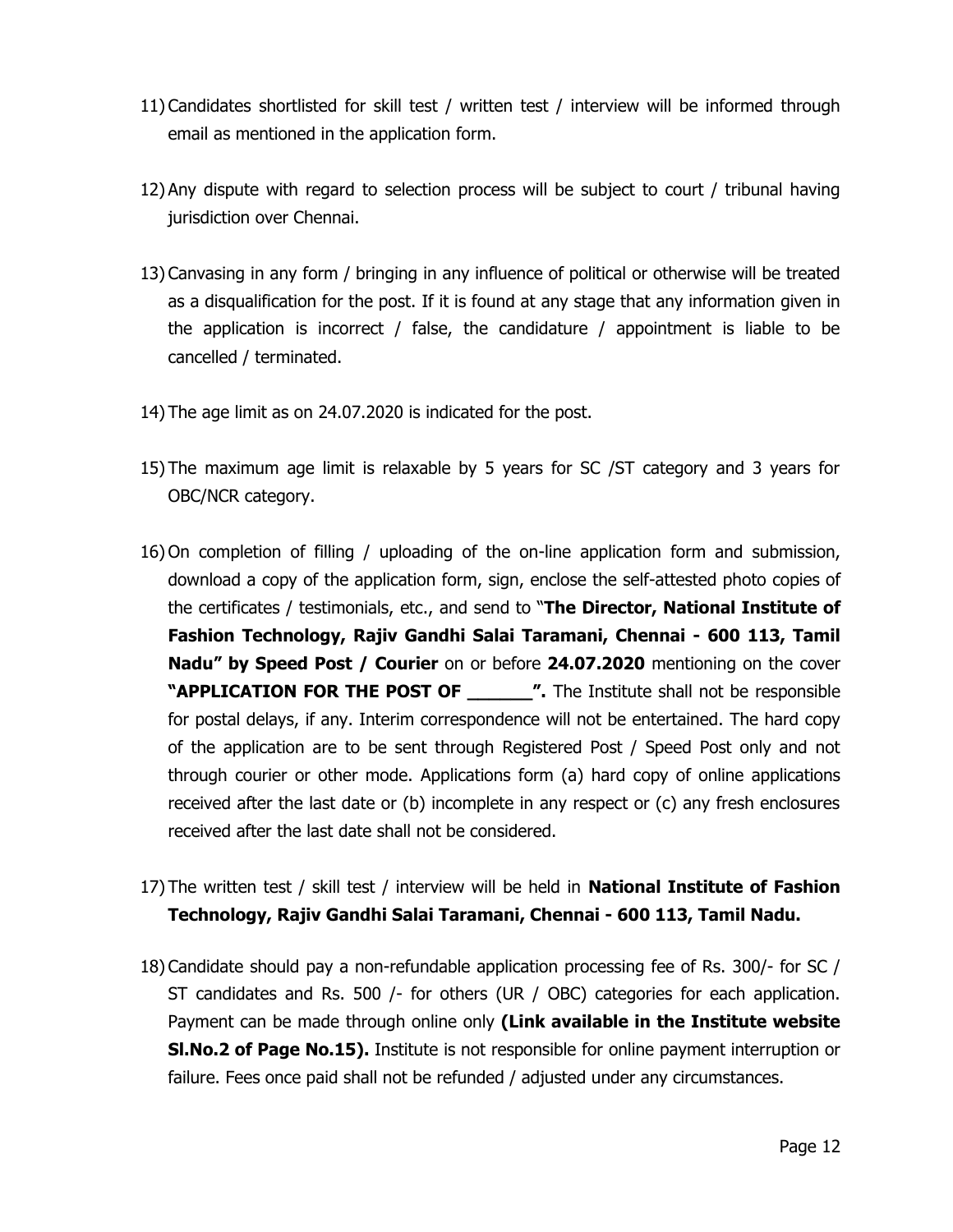- 19) Candidates are advised to visit Institute website **[www.nift.ac.in/chennai](http://www.nift.ac.in/chennai)** periodically for updates regarding recruitment process. Separate online application forms for each post are to be filled by the candidates using online staff recruitment portal available in the institute website (**[www.nift.ac.in/chennai\)](http://www.nift.ac.in/chennai).** Any subsequent amendments/modifications etc., on this matter will be notified on the institute website only which may be referred to by the candidates continuously. Issuance of amendments/modifications in the newspapers is not obligatory on the part of the Institute.
- 20)In case the last date fixed for receipt of hard copy of online applications is declared a holiday, next working day shall be deemed to be the last date of receiving the applications.
- 21) The Institute reserves the right to offer appointment on contract basis initially for a period of 3 (three) years. Based on the assessment of performance they may be regularized in the post as per the Institute's norms.
- 22) Candidates should submit their SC / ST / OBCs issued by the Competent Authority in the prescribed format along with the application form, in support of their claim.
- 23) Persons employed in Government / Semi Government Organizations / Autonomous Bodies should submit their application through proper channel. They may, however, send an advance copy of the application. Those who are unable to process their application through proper channel may submit "No Objection Certificate (NOC)' from present employer at the time of Written / Skill Test. However, they should submit an undertaking to that effect. Direct application from such candidates will not be entertained. Candidate should submit a certificate from the employer / competent authority that no vigilance / disciplinary case is either pending or contemplated against him/her.
- 24) The Institute shall verify the antecedents / documents submitted by the candidate at the time of appointment or during the tenure of the service. In case, it is found that the documents submitted by the candidate are fake or the candidate has clandestine antecedents and has suppressed the said information, his/her services at the Institute shall be terminated.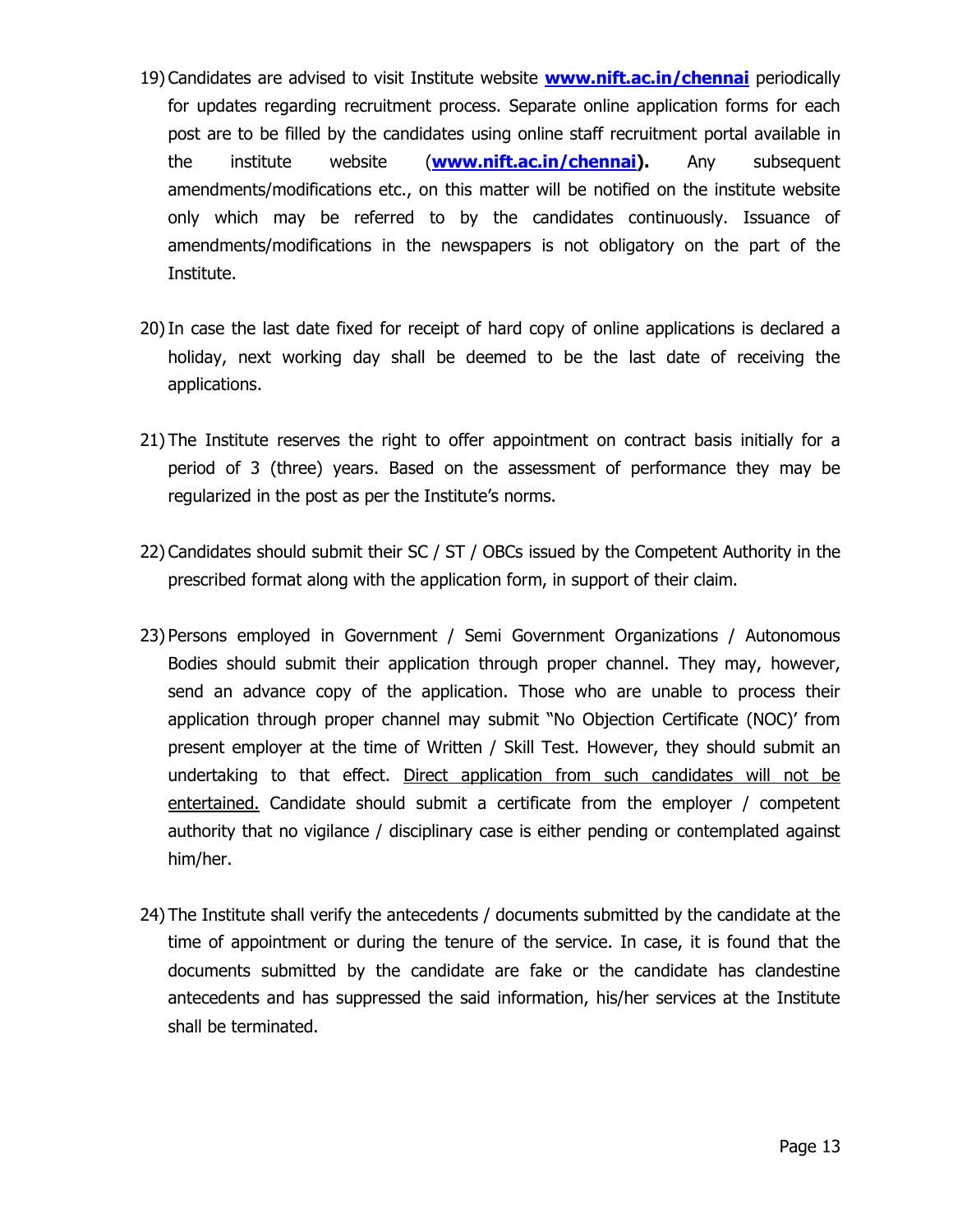- 25) Candidates belonging to reserved candidates category while applying against UR posts, are also required to upload the category certificate in prescribed format of Government of India in support of their claim.
- 26) The reserved category candidates are required to submit the caste / category certificate in prescribed format of Government of India, issued by the Competent Authority, in support of their claim. In addition, the OBC-NCL (OBC-Non Creamy layer) candidates will be required to submit a valid caste certificate in the revised format applicable for the purpose of reservation in appointment to posts under Government of India/Central Government Public Sector Undertaking as contained in DoPT OM NO 36036/2/2013- Estt(Res) dated May 30, 2014 from a Competent Authority.
- 27)If the SC/ST/OBC certificate has been issued in a language other than English, the candidates will be required to submit a self-certificate translated copy of the same in either English or Hindi.
- 28)In case any ambiguity/dispute arises on account of interpretation in version other than English, English Version will prevail.
- 29)No person shall be eligible for appointment who has previously been dismissed, removed or compulsory retired from the service of a state or central government or a local authority or from public sector undertaking or from an autonomous corporation.
- 30)No person shall be eligible for appointment if he/she has been convicted in a Court of Law for any offence involving moral turpitude.
- 31) Those candidates apply for the post of Multi-Tasking Staff and having valid driving license of LMV / HMV, adequate and practical experience on electrical maintenance, plumbing, civil works etc. works be added advantage.

**Sd/- Director**

\*\*\*\*\*\*\*\*